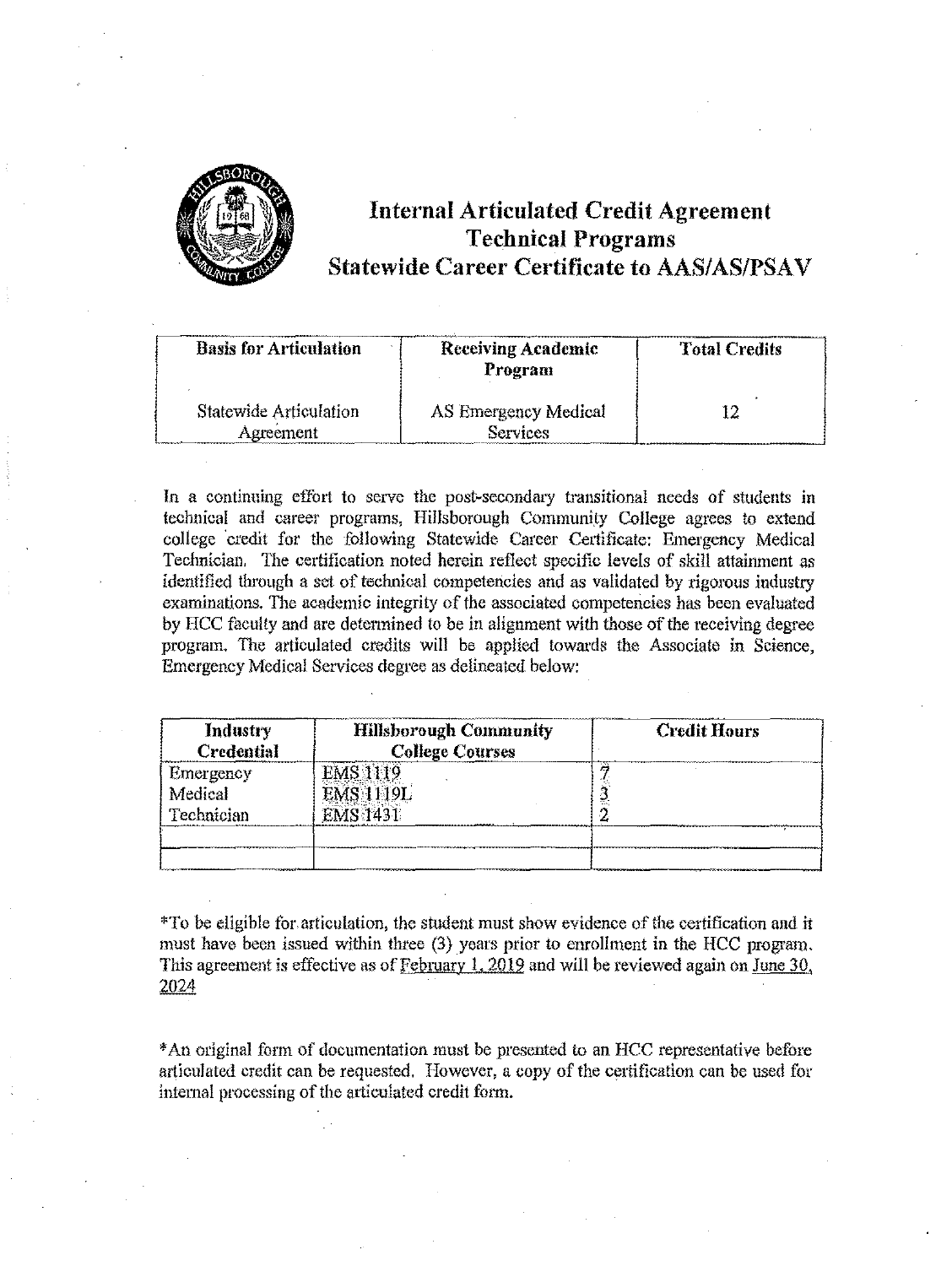# **HILLSBOROUGH COMMUNITY COLLEGE**

David Travis Department Chair, Emergency Medical Services

 $8 - 1 - 201$ Date:

Renoe Leif Penyose

Dean<br>Date:  $-8-1-70+9$ 

Brian Mann - 1

*I* 

Director, Associate in Science Programs

Date:  $8 - 2$ 

Richard Senker Interim Vice President, Academic Affairs<br>Date: 2/5/2019